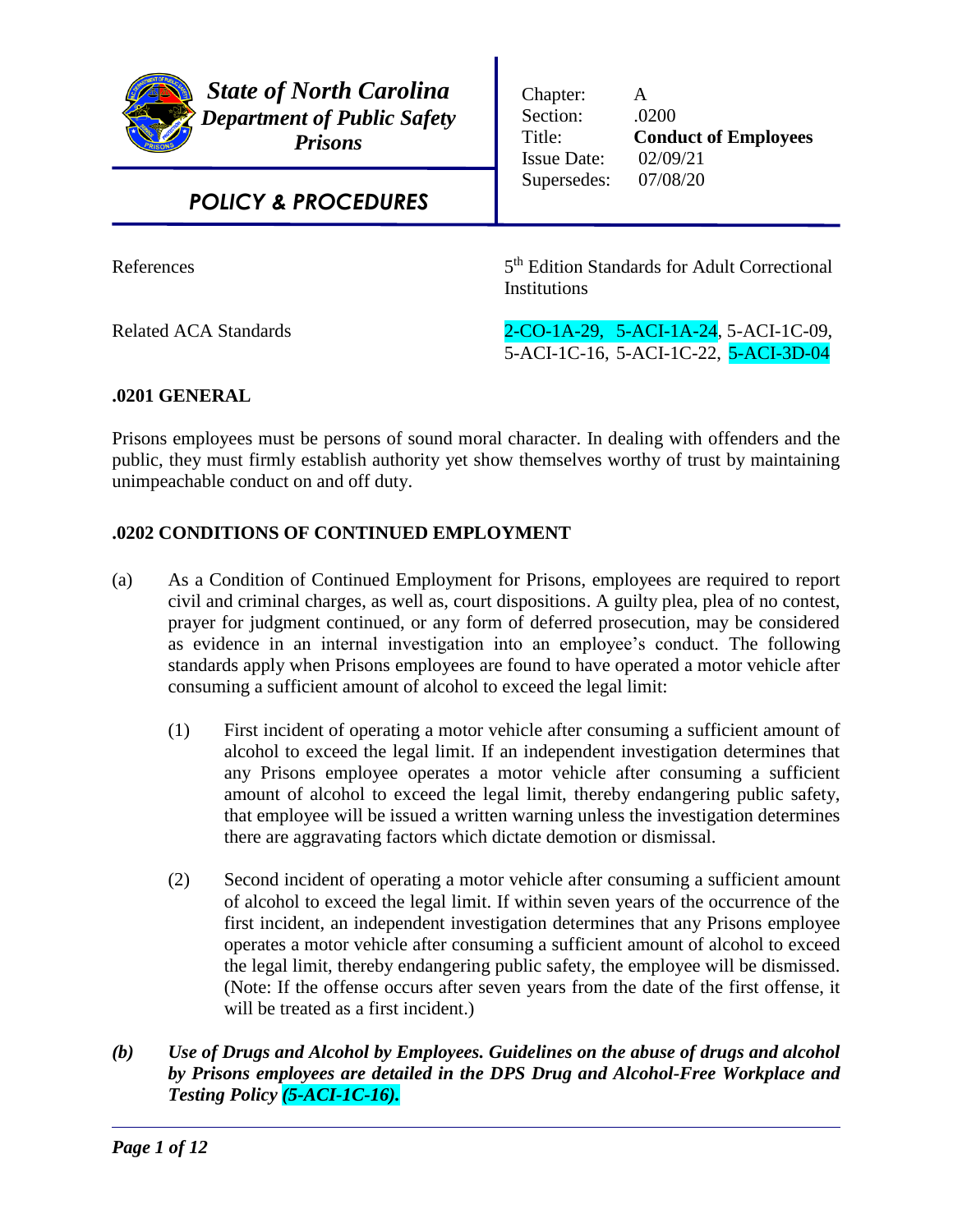- (c) Debts of Employees. Employees are expected to pay their just debts and to handle their financial obligations in such a manner as not to embarrass Prisons. Prisons must not be placed in the position of acting as a collection agency. Whenever it is brought to the attention of Prisons that an employee evades the payment of their lawful debts, or is otherwise financially irresponsible, such fact may be cause for disciplinary action up to and including dismissal.
- (d) Use of Offender Labor, State Owned Supplies and Equipment.
	- (1) No work will be done in any shop or by any offender for the private purposes of any employee or any other person, except as specifically authorized by law or regulation. No employee shall derive any direct or indirect benefit from the use of offender labor. Further, no other person may derive either direct or indirect benefit from the use-of offender labor that is not specifically authorized by law or regulation.
	- (2) No employee will consume or use equipment, facilities, or supplies, including scrap material, except as they may be legally entitled to do. All equipment, facilities, and supplies provided by the department will be used according to design and instructions for the safety of offenders, personnel, and other persons. Provided, the transfer and disposition of all surplus state property, including scrap material, shall be conducted in accordance with procedures established by the Department of Administration, Surplus Property section, NCAC 43. No state-owned property will be transferred or sold without written authorization of the Director of Administrative Services. Food, cleansers, and other supplies will be used according to recipes and instructions.
	- (3) Motor vehicles, firearms, and other equipment will be handled and operated as authorized in accordance with safety rules and instructions and with the use of all safety devices provided. All facilities will be used according to design.
	- (4) All Prisons employees are instructed and warned that any climbing or jumping over custodial fences or other fences is not authorized and will not be permitted, and that gates, doors, locks, steps, and other means provided for proper passage through or over fences, bars, or walls will be used according to design and instructions at all times.
- (e) Discrimination, Harassment and Racial Issues
	- (1) *Employees will conduct themselves and perform duties as to set a good example for offenders (5-ACI-1C-22).* Employees will treat all offenders with equal dignity and courtesy. *No decision regarding discipline, transfer, selection of offenders for work assignments or rehabilitative programs will be made on the basis of race, creed, color or national origin, gender, disability or political views (5-ACI-3D-04).*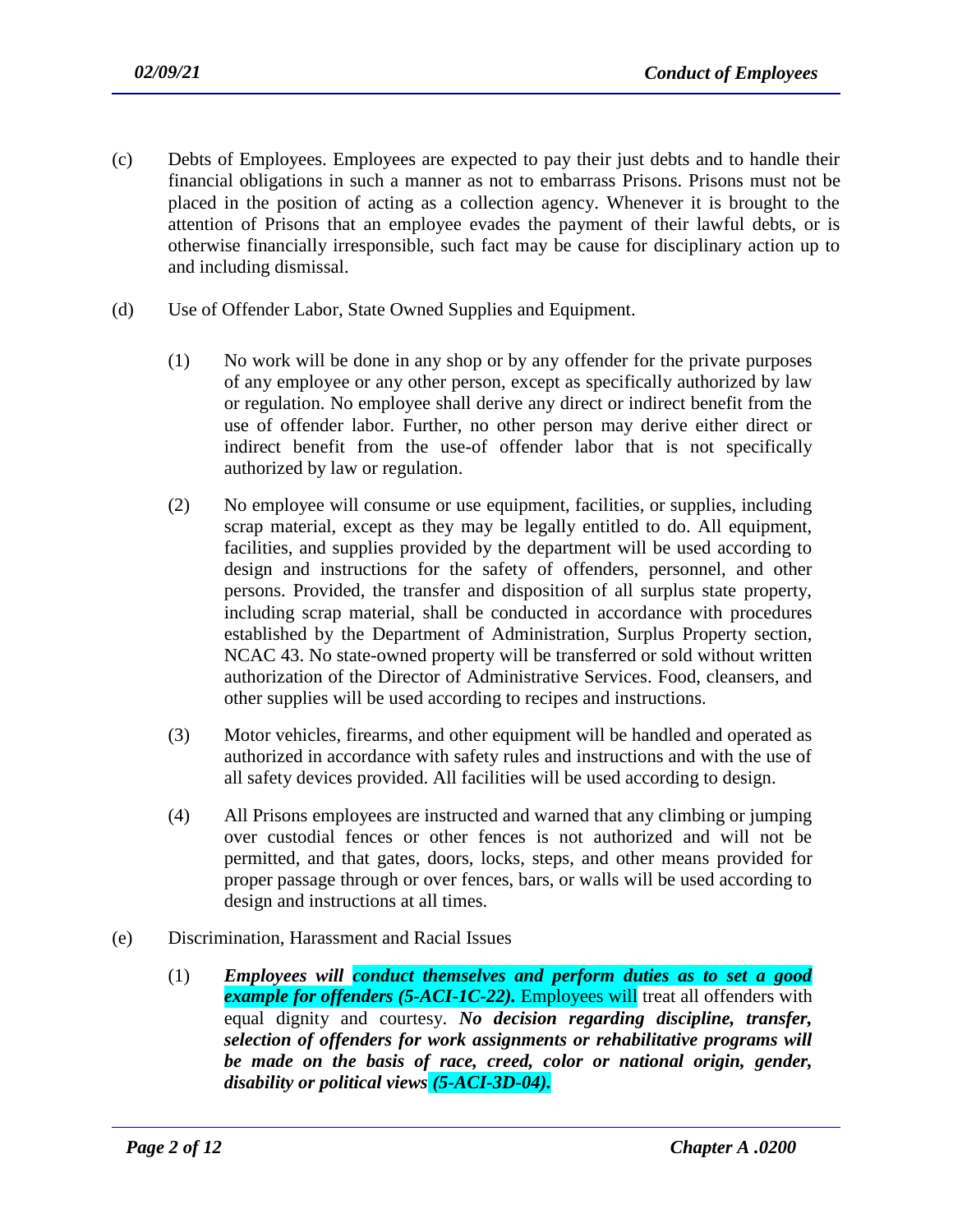- (2) Employees should be provided training in human relations so that cultural barriers impeding effective communication between offenders and staff may be removed, and tension reduced. Incidents involving racial harassment or intimidation will be reported in accordance with personnel policy. Those employees involved in such incidents will be disciplined in accordance with personnel policy up to and including dismissal.
- (3) Employees are required to treat one another in a professional manner at all times. Guidelines are detailed in the Department of Public Safety's Unlawful Workplace Harassment Policy. *Discrimination, Unlawful Workplace Harassment, and Sexual Harassment are strictly prohibited (5-ACI-1C-09).*
- (f) Personal Dealings with Offenders
	- (1) Employees will maintain a quiet but firm demeanor in their dealings with offenders and will not indulge in undue familiarity with them. Whenever there is reason for discussing an offender's problems with them, employees will exhibit a helpful but professional attitude. No employee will discuss their personal affairs with an offender.
	- (2) Employees will not borrow anything from or lend anything to nor accept gifts or personal services from, nor barter or trade with any offender, except as specifically authorized by law, regulations, or directive. Employees will not tip an offender. Employees will not make gifts or perform personal services for offenders not in keeping with authorized operations. It is a criminal offense for any person to sell or give any offender any intoxicating drink, barbiturate or stimulant drug, or any narcotic, poison or poisonous substance, except upon the prescription of a physician, or to convey to or from an offender any letters or oral messages or any instrument or weapon by which to effect an escape, or that will aid in an assault or insurrection, or to trade with an offender for clothing or stolen goods or to sell or give an offender any article forbidden by Prisons rules to include tobacco and mobile cellular devices. Employees committing a criminal offense will be dismissed from the service and their appropriate superior officer will initiate proceedings for the prosecution of the offenders. (see G.S. 14-258.1)
	- (3) No employee will engage in acts of horseplay or joking with offenders or deliver or send messages or engage in written personal correspondence or conversing with offenders via telephones or electronic devices.
	- (4) An employee shall not knowingly make or maintain contact with or in any way associate with a member of an offender's family or close associates, unless their assigned duties require such an association or unless they have been specifically authorized to do so by the Commissioner of Prisons or designee. If an employee is contacted by the family or close associates of an offender, the employee will report this fact to their superior at the earliest practicable time.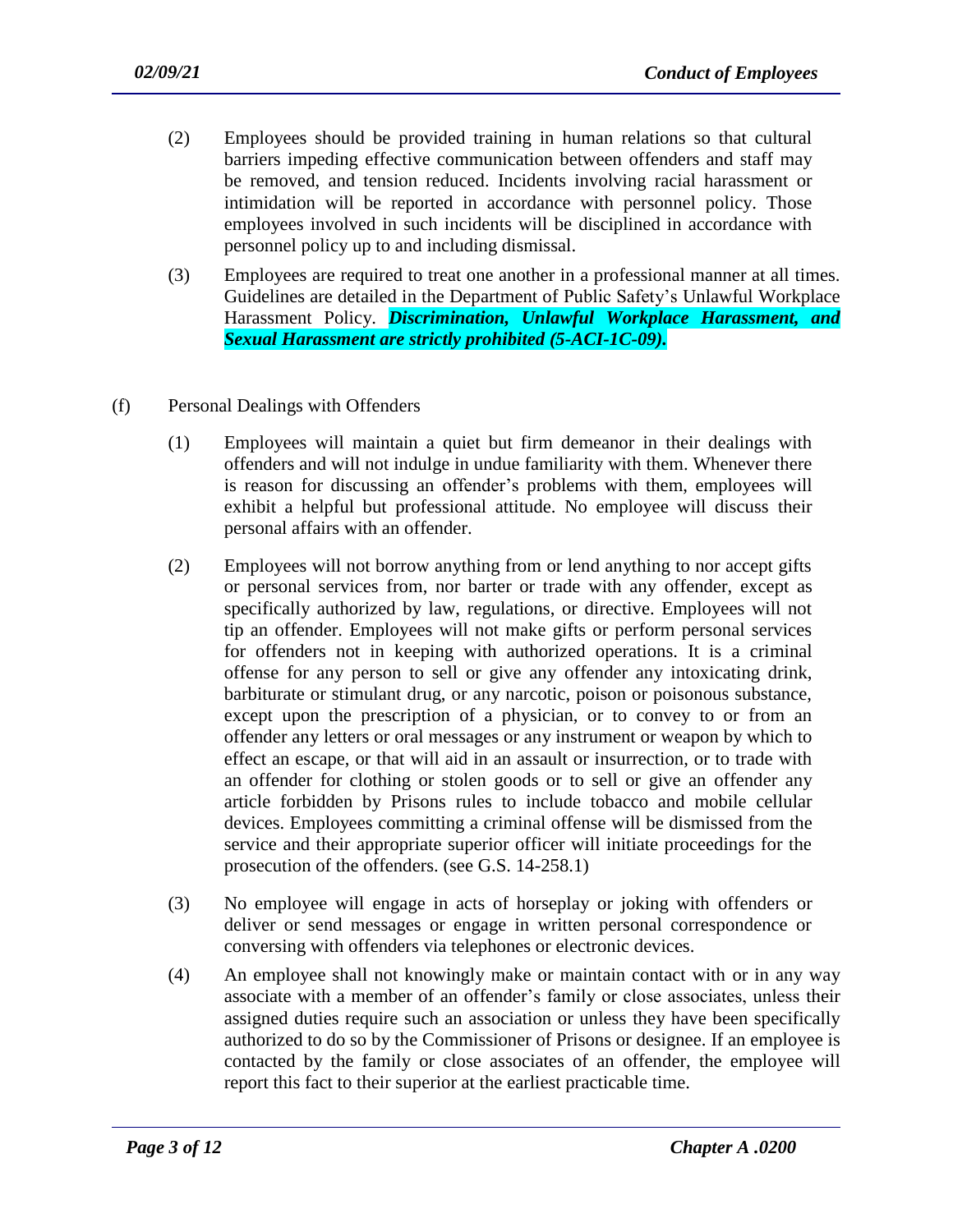- (5) An employee shall not engage in sexual misconduct or harassment with an offender as outlined in the Prison's Offender Sexual Abuse and Harassment Policy, F .3400.
- (6) An employee shall not knowingly enter into a personal relationship with an offender, an offender under supervision, their family members, or close associates.
- (7) Any employee who learns that a person with whom they have or have had a personal relationship has come under supervision of or is incarcerated by the Department of Public Safety shall report in writing to their supervisor within 48 hours of learning that the person is under supervision or incarcerated. Supervision includes probation, post-release supervision, and parole.
- (8) Any employee involved in such personal dealings with offenders as outlined in section A .0202 (f) will be subject to disciplinary action up to and including dismissal.

Note: Employees shall be responsible for bringing the above-cited situations or any other situation that could be considered personal to the attention of their supervisor and when in doubt about a particular situation, the employee shall be responsible for asking questions to seek clarification of their obligations under policy.

- (g) Language. The use of abusive, indecent, or profane language in the presence of offenders is forbidden. Any employee who curses an offender will be subject to disciplinary action up to and including dismissal. A person so dismissed will not be eligible for reinstatement (see G.S. 148-23).
- (h) Personal Relationships Between Prisons Staff

Prisons must work to ensure that its workplaces are free from unnecessary disruptions and inappropriate employee conduct. All employees and agents of Prisons are expected to act in a manner consistent with standards of personal conduct that contribute to a professional working environment for all and further the mission of Prisons.

- (1) Romantic, intimate or personal relationships between Prisons supervisory and subordinate level personnel who are assigned to or are working at the same workplace have a significant potential for creating disruption at the workplace, including generating complaints of favoritism and unequal treatment by other employees, causing personal disagreements to be brought into the work site, and giving rise to allegations of harassment.
- (2) While romantic, intimate or personal relationships between Prison employees are not prohibited, supervisory and management level personnel are strongly discouraged from seeking to date, dating, or engaging in romantic, intimate or personal relationships with subordinate level personnel. Further, all employees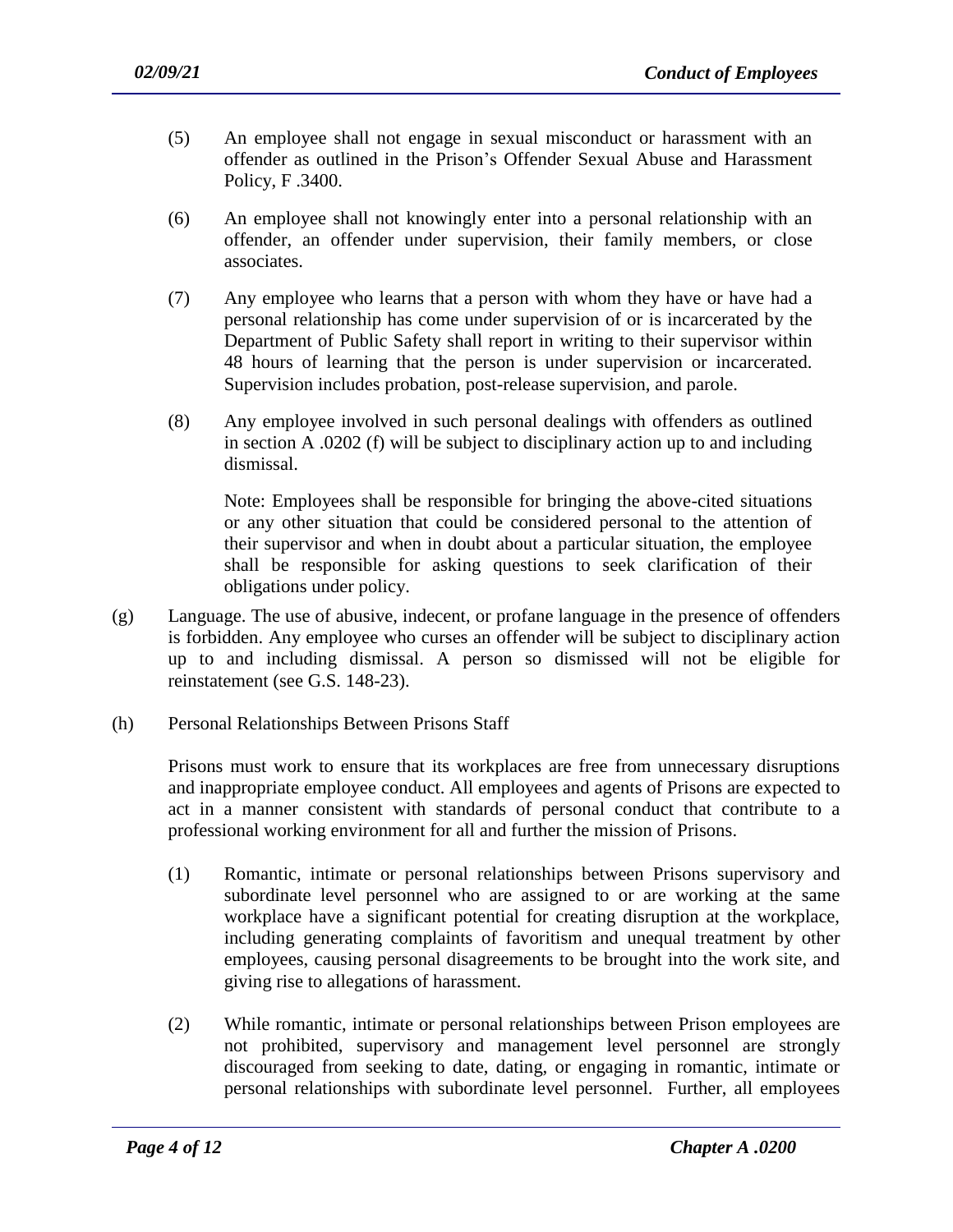are reminded that disruption of the workplace caused by employee personal relationships will not be tolerated. It is the policy of Prisons that if a supervisory level employee is currently or becomes involved in a personal/romantic/intimate relationship with a subordinate level employee who is assigned to (or works at) the same work site, both employees must report that they "have a relationship required to be reported under the Staff Relationships policy." The reporting of these relationships will aid in reducing the risks of disruption in the workplace and breaches in security, as well as aid management in promoting professional relationships in the workplace.

- (3) Any Prisons employee:
	- (A) Who is or becomes involved in a personal/romantic/intimate relationship as outlined in section 6(B) below with a supervisory or subordinate level Prisons employee who is assigned to or works at the same work site MUST report the existence of such relationship in writing to the highest level of authority at that workplace, e.g., the Warden, Region Director, Commissioner of Prisons
	- $(B)$  Pursuant to this policy, there is  $NO$  requirement to report personal details regarding the relationship, and that is discouraged. The duty is to report that "a relationship required to be reported under the Staff Relationship policy exists" between the named Prisons employees.
		- (i) For example, even if an employee must report that they have "a relationship required to be reported under the Staff Relationship policy," with another identified Prisons employee, there is no duty to report whether the relationship is platonic or sexual. Nor is there a duty to report when or how the relationship began, where the employees see each other, how much time the employees spend together or what they do when they see each other, or any other details related to the nature of the relationship.
		- (ii) Under this policy there is no duty to report mere socializing with another employee, unless there is also a relationship as outlined in 6(B) below.
	- (C) Employees are discouraged from discussing at the workplace or with coworkers the private details of their personal relationships. Persons who choose to share socially their personal information assume the risk that this information will become common knowledge among their coworkers.
- (4) If for some reason an employee feels that reporting the existence of the relationship to the highest level of authority at their workplace would not be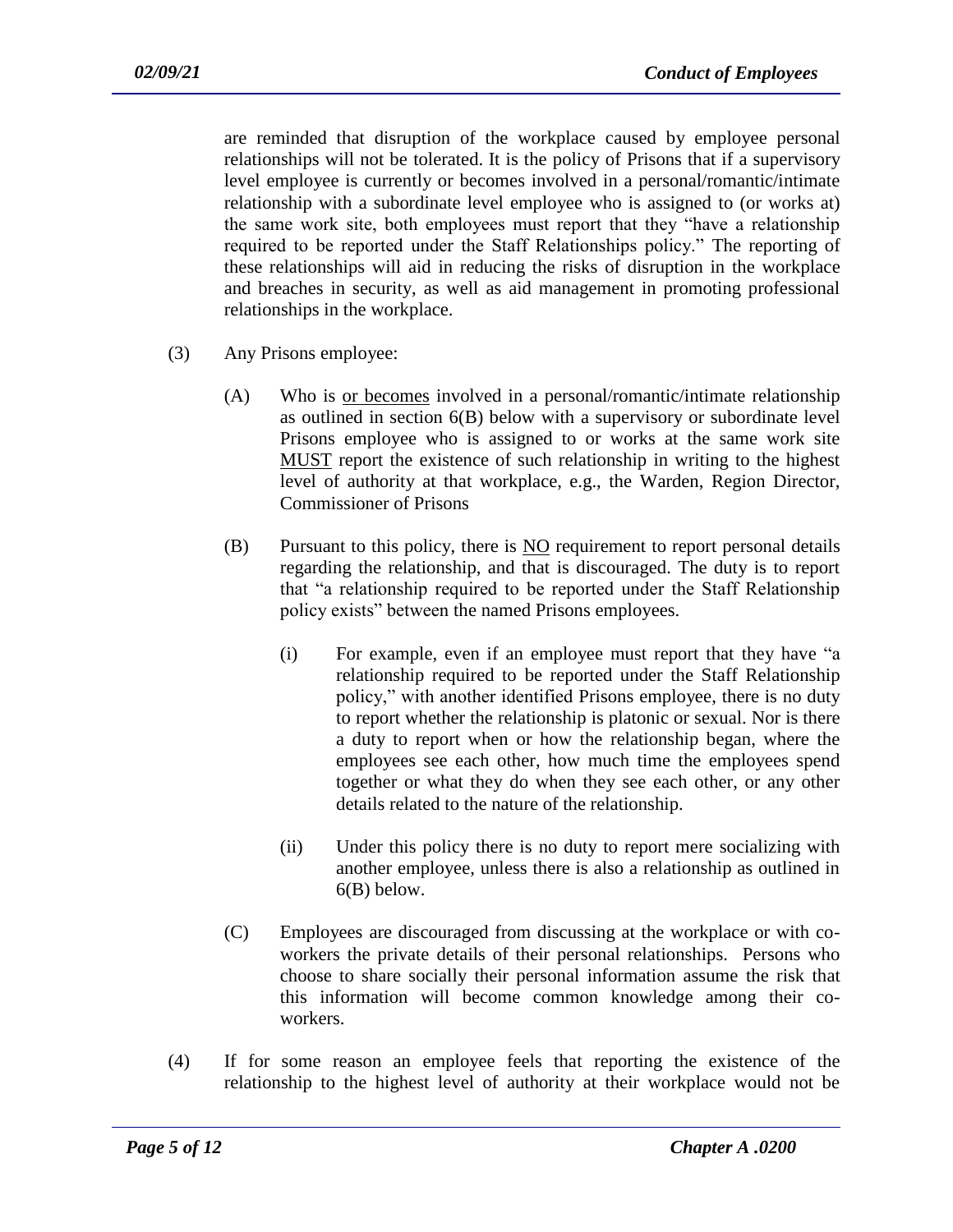appropriate, then the employee must report it to the next level supervisor in the chain of command, e.g., Region Director, Commissioner of Prisons.

- (5) Employees who report the existence of a relationship under this policy will be given a copy of the Department of Public Safety "Unlawful Workplace Harassment" policy and asked to sign showing they received the policy.
- (6) For purposes of this policy, individuals work at the same work site if they perform work at the same work site, even if one or both of the employees work at that work site only as a contractual employee or even if one of the employees is formally assigned to a different work site (e.g., a different Prison, the Region Office or Prisons Administration) but comes to the other employee's work site to do work on an itinerant or part-time basis:
	- (A) "Workplace" or "work site" is defined as the entire facility or work location, e.g., a Prison, a Region Office, Prisons Administration.
	- (B) Personal/romantic/intimate relationships that must be reported are:
		- (i) Romantic or sexual relationships, including dating for any length of time or engaging in intimate physical/sexual contact.
		- (ii) Cohabitation ("living together" or "roommate") relationships, regardless of the reason for cohabitation, e.g., whether the relationship is platonic, romantic, or sexual.
		- (iii) Financial relationships in which the employees have a shared/joint financial liability, such as being joint owners of a vehicle, boat, vacation property or a business, or where one employee owes the other employee a substantial amount of money.
		- (iv) Family relationships where individuals who work at the same work site are:
			- Parents or step-parents of the same child(ren)
			- Spouses
			- Parent/step-parent and child, including in-laws
			- Siblings or step-siblings, including in-laws
			- Grandparent and grandchild

- Aunt or uncle and niece or nephew
- (7) The failure to report a relationship when required to do so by this policy is grounds for disciplinary action up to and including dismissal.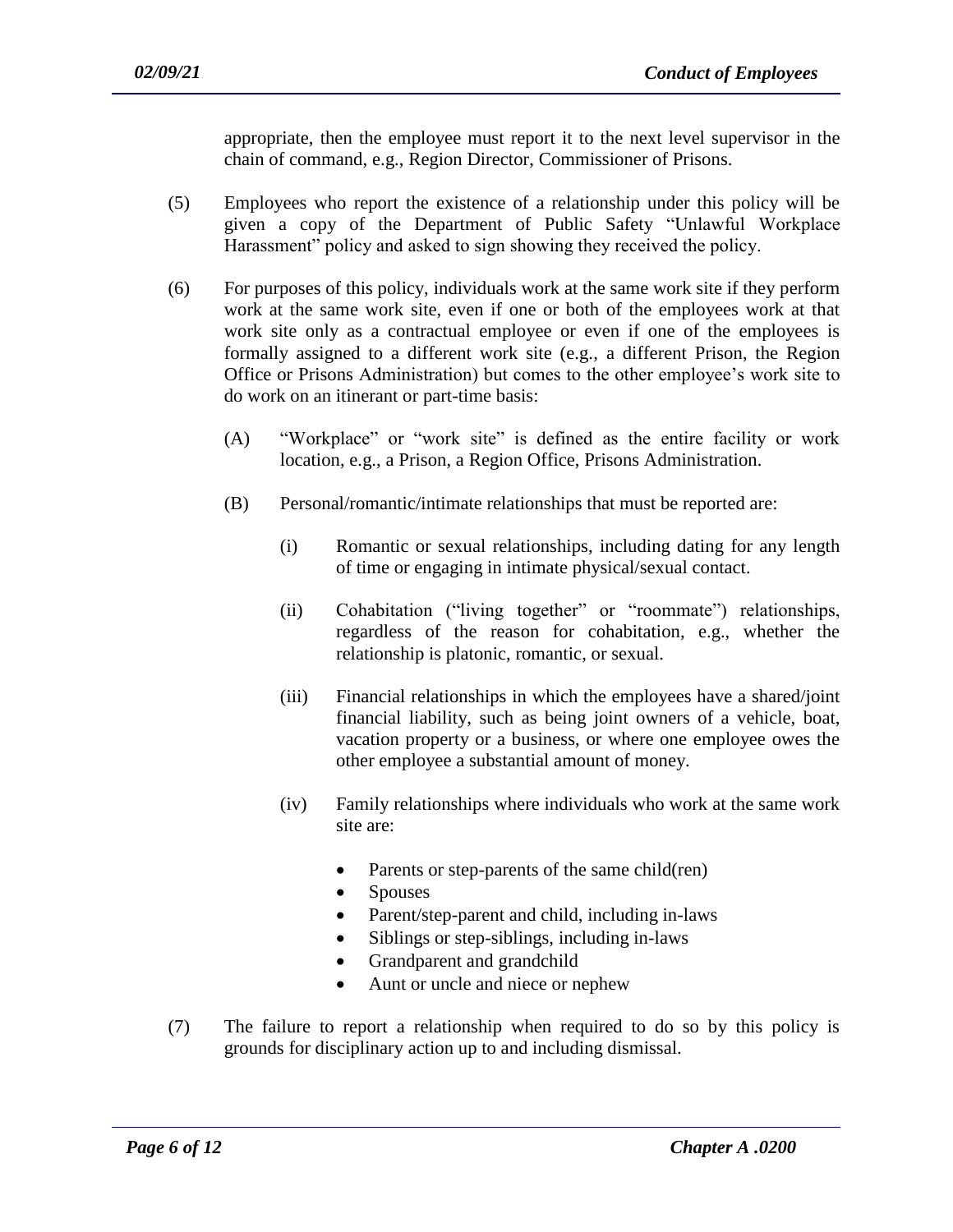- (8) If an employee is in doubt about an issue regarding this policy, the employee should contact their chain of command or the Department's legal or EEO Office for guidance.
- (9) This reporting requirement is not restricted to reporting relationships between direct (or line) supervisors and subordinates. Prisons employees, who work at the same workplace, must report the existence of a romantic/intimate/personal relationship if one of the employees is in a position where they may have authority over the other. This includes relationships between employees in which one is of a higher or lower rank, position or classification than the other.
- (10) For purpose of the reporting requirement in this policy, a supervisory level employee is one who:
	- (A) Outranks the other by position or classification, or
	- (B) May supervise the other, even if such supervision would only be in an itinerant or "acting" capacity.
- (11) For purposes of the reporting requirement in this policy, a subordinate level employee is one who:
	- (A) Is outranked by the other's position or classification, or
	- (B) May be supervised by the other, even if such supervision would only be in an itinerant or "acting" capacity.
- (12) The reporting of a relationship as required under this policy will be used to make appropriate workplace assignments in order to minimize potential workplace problems and liability. Managers are encouraged to be sensitive to the privacy of employees when dealing with these relationships and to safeguard confidential personal information. Managers are encouraged to consult with their chain of command and the Department's Legal and EEO Office for advice regarding any particular situation or issue.
- (13) Generally, when a relationship that must be reported under this policy exists between supervisory (or management) and subordinate level personnel, a reassignment of one or both of the employees will be made.
	- (A) It is anticipated that the re-assignment will separate the employees so that the employees do not work together, and neither employee reports to or supervises the other.
	- (B) Work re-assignments may include but are not limited to: transfer to another facility or work site, shift change, and assignment to a different unit or location at the same work site.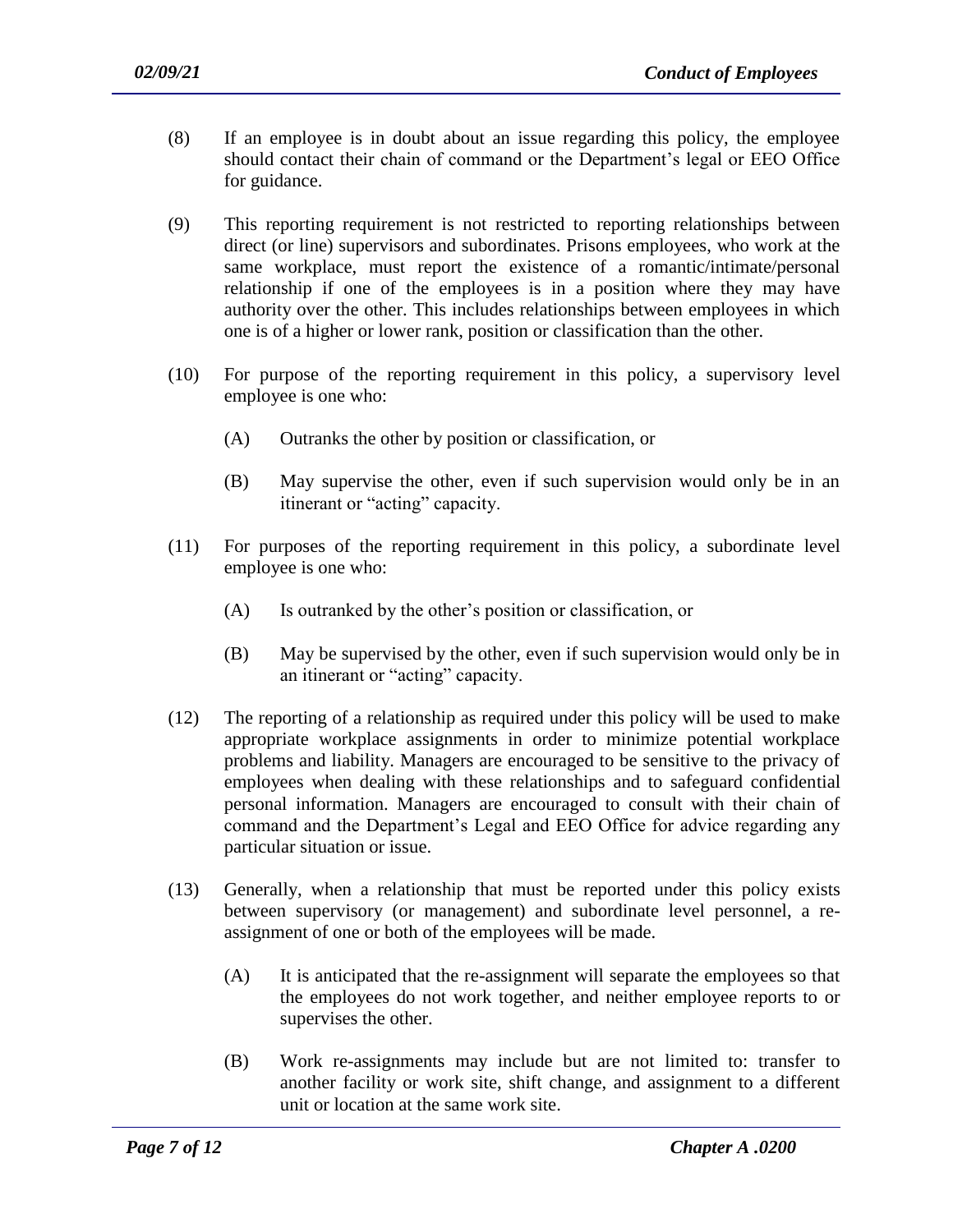- (C) When a re-assignment is deemed necessary by management, any proposed re-assignment options offered by the affected employees will be considered. However, the ultimate decision regarding re-assignment will be made in the discretion of management.
- (D) Factors that may affect management's decision include the ready availability of other appropriate work assignments for the employees and the operational impact of potential re-assignment options.
- (i) Neglect of Duty or Failure in Duty. Employees guilty of neglect or failure in duty will be subject to disciplinary procedures in accordance with the state personnel policy.
- (j) *Employees are not permitted to accept gifts or favors from contractors, subcontractors, or vendors working or seeking to work with the North Carolina Department of Public Safety (5-ACI-1C-22)*. Those employees who are found to have accepted "gifts" will be subject to disciplinary action.

### **.0203 SOCIAL NETWORKING/MEDIA, PERSONAL WEB PAGES/SITES, AND OTHER MEDIUMS OF COMMUNICATION**

This section establishes guidelines for Prisons employees in reference to social networking, social media and personal web pages/sites and other mediums of communication.

- (a) Purpose
	- (1) Prisons employees are public servants who are held to a higher standard of general conduct and ethical standards.
	- (2) Prisons employees must maintain a level of professionalism in both on-duty and off-duty conduct and shall not engage in conduct that contradicts, compromises, or impedes the mission of the Department of Public Safety or Prisons.
- (b) Definitions
	- (1) Social Networking is a social structure made up of individuals who are connected by one or more specific types of interdependency, such as friendship, kinship, common interest, relationships, beliefs, knowledge, etc. While not all inclusive, examples of online service platforms or sites that focus on social networking include Facebook, Twitter, Instagram, and YouTube, etc.
	- (2) Social media uses web-based and mobile technologies to turn [communication](http://en.wikipedia.org/wiki/Communication) into interactive dialogue. While not all inclusive, examples of social media include social networking, [internet](http://en.wikipedia.org/wiki/Internet_forum) forums, weblogs, [social blogs,](http://en.wikipedia.org/wiki/Social_blogging) wikis, photo-sharing, video-sharing and [podcasts,](http://en.wikipedia.org/wiki/Podcast) etc.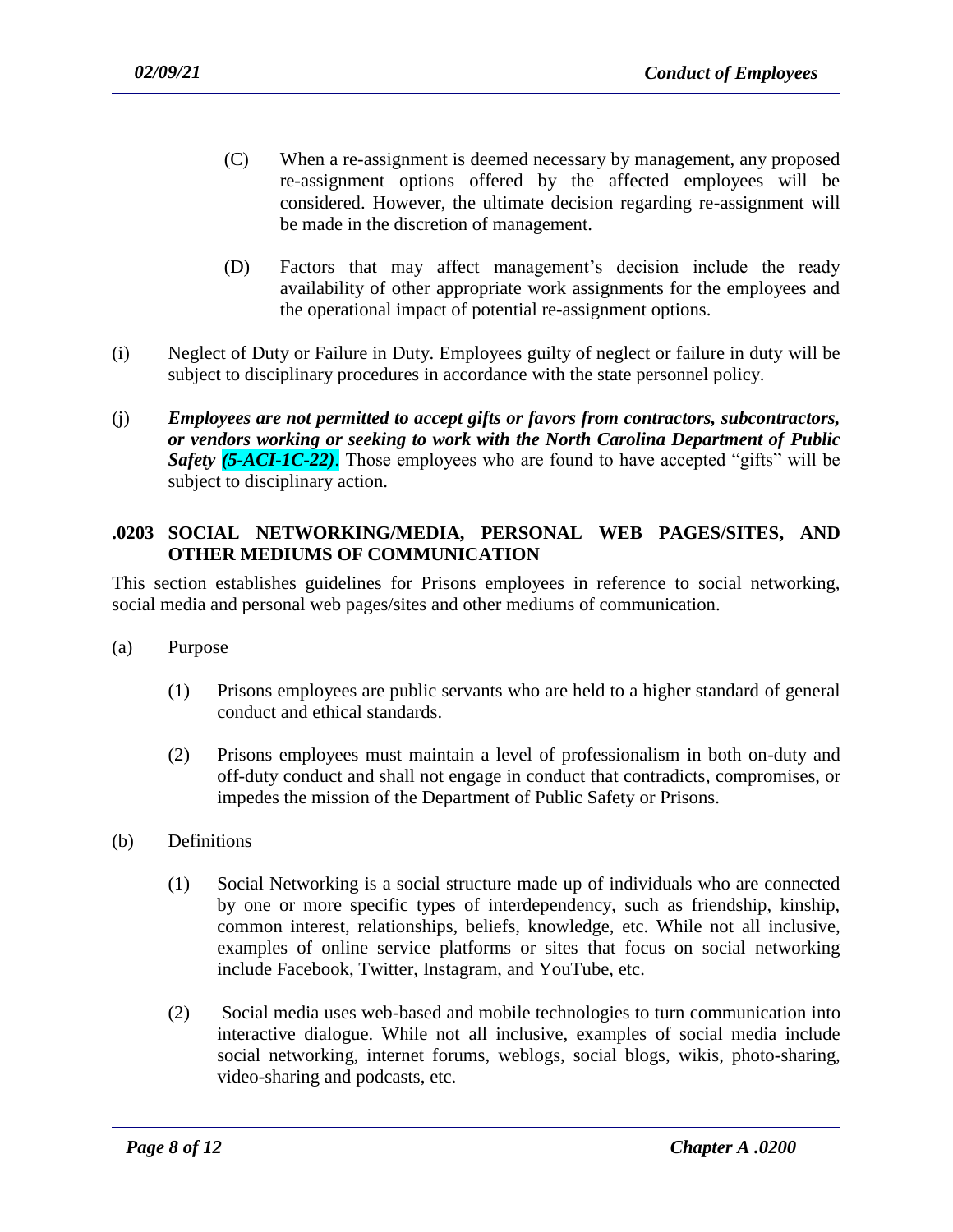#### (c) Procedures

Prisons recognizes that its employees may use social media on a personal basis outside of their professional activities. The following guidelines and restrictions govern Prisons employees' personal use of social media sites.

- (1) Prisons employees are cautioned that their personal social media posts or comments can be used to impeach their credibility or be used as evidence of misconduct that may affect their employment. Prisons may access any information created, transmitted, downloaded, exchanged, or discussed in a public online forum at any time without giving prior notice to its employees. Personal posts can serve as the basis for employee discipline even if they are purely personal in nature.
- (2) Prisons employees are free to express themselves on social media sites as private citizens. However, this right is limited when Prisons' interests, as an employer and in promoting the efficiency of the public services it performs through its employees, outweigh the employee's interest in commenting upon a particular matter. Such instances will be reviewed on a case-by-case basis, and may result in disciplinary action. Examples include, but are not limited to, instances when an employee's speech:
	- (A) Interferes with the Department's ability to discipline its employees;
	- (B) Negatively impacts the harmony amongst the Department's employees;
	- (C) Has a detrimental impact on the close working relationships among the Department's employees where loyalty and confidences are necessary;
	- (D) Impedes the Department's ability to perform its duties;
	- (E) Interferes with the Department's ongoing operations and working Relationship with other agencies:
	- (F) Undermines the Department's mission;
	- (G) Conflicts with the employee's responsibilities within the Department; or
	- (H) Amounts to abuse of the employee's authority.
- (3) Prisons employees are further advised that their posts or comments on social media may impact their personal safety. Caution should be utilized when disclosing their employment with NCDPS or displaying Prisons' logos, uniforms, badges, state cars, state equipment, or similar identifying items.
- (4) Prisons employees are prohibited from posting, broadcasting or disseminating information through social networking, social media, personal web pages/sites, or other mediums of communication the Prison's operational function including but not limited to photographs, videos, audio files, policies, training or any other information. In a publicly accessible forum, the disclosure and/or discussion of security sensitive, proprietary or classified information is strictly prohibited.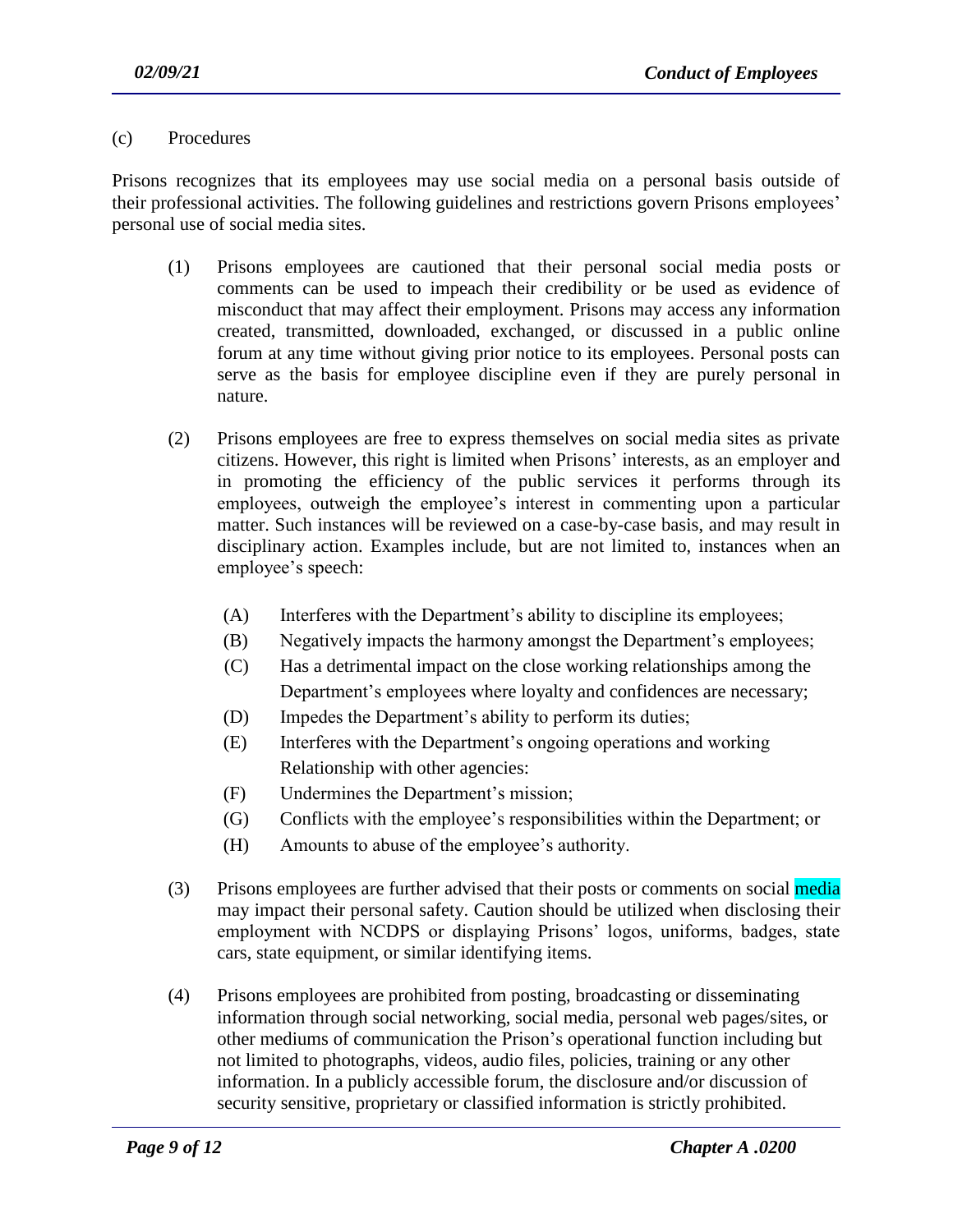Employees must act responsibly with the information with which they are entrusted. Failure to comply with these provisions may result in disciplinary action up to and including dismissal.

- (5) Prisons employees are prohibited from posting, broadcasting, or disseminating any material, comments, pictures, artwork, video or other references that are sexual, violent, racial, or ethnically derogatory on social networks, social media, personal web pages/sites, or other social mediums of communications.
- (6) Prisons employees may use personal social media platforms for limited personal communications while at work. However, such use must be in compliance with the Department Internet Security and Email Security Policies.
- (7) Prisons employees found to be in violation of the Prisons policy on social networking/media, personal web pages/sites, and other mediums of communication will be disciplined in accordance with Department personnel policy up to and including dismissal. Employees must remember that they may be perceived by the public as representing DPS and State government as a whole when discussing DPS activities.
	- (A) To ensure a distinction between personal and agency views, it is recommended that employees add a disclaimer to their personal social media sites indicating that the opinions or views expressed therein are those of the employee alone and do not represent the views of DPS or any Division or Section.
	- (B) The following is example disclaimer language that can be used: "The views expressed on this page are my own and do not necessarily represent the position or opinion of DPS or any Division or Section within."

# **.0204 OFF-DUTY CERTIFIED STAFF CARRYING CONCEALED WEAPONS**

- (a) In accordance with General Statute 14-269 (b)(9), any NCDPS Adult Correction Prisons certified staff member may carry a concealed weapon "when off-duty, provided that an officer does not carry a concealed weapon while consuming alcohol or an unlawful controlled substance or while alcohol or an unlawful controlled substance remains in the officer's body. If the concealed weapon is a handgun, the officer must meet the firearms training standard of the Division of Adult Correction of the Department of Public Safety".
- (b) Credentials for Certified Staff to Carry Concealed Weapon(s) while off duty.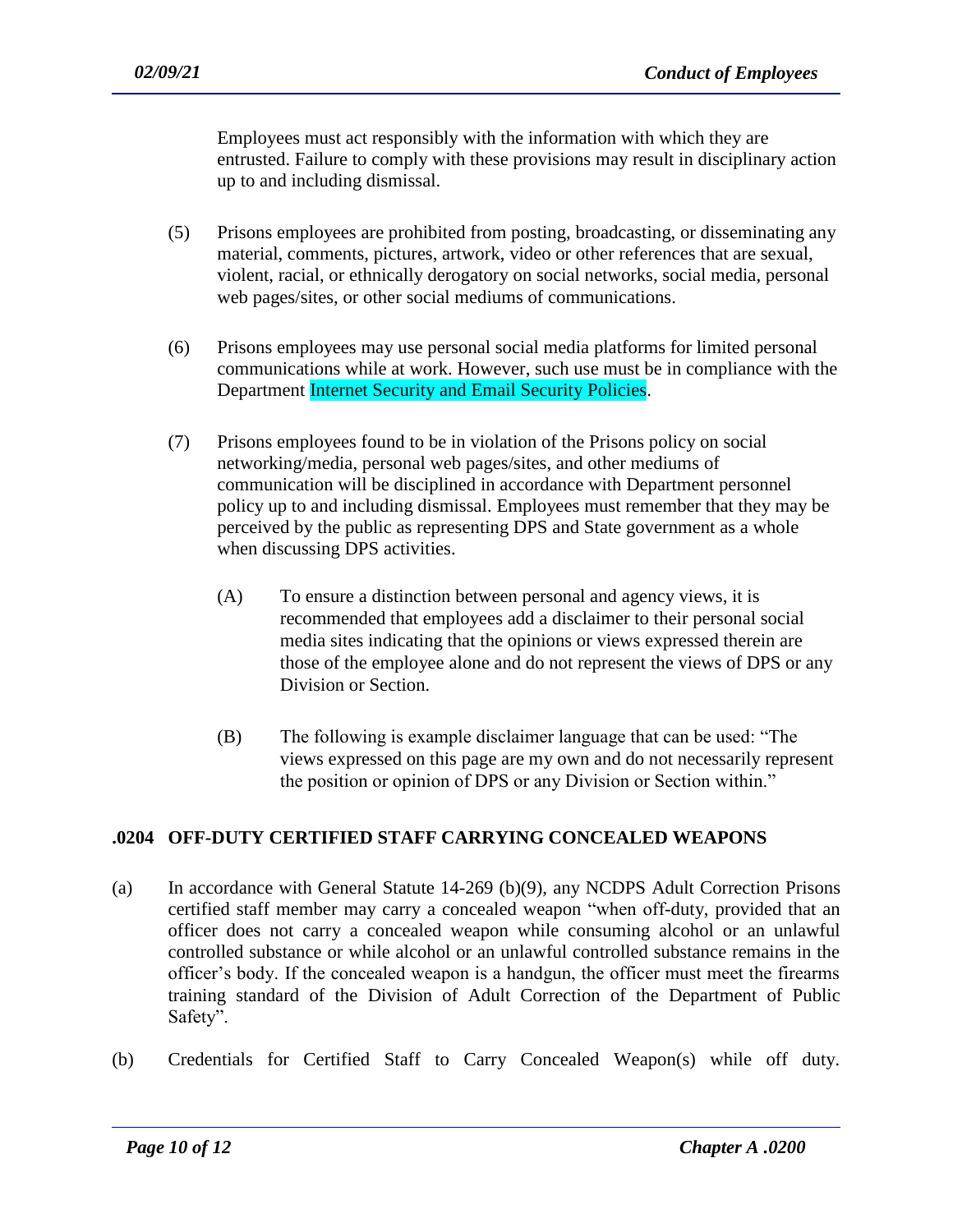- (1) Upon successful completion of initial NCDPS Firearms Training the certified employee will be issued a NCDPS Adult Correction Concealed Carry Credential card.
- (2) This card shall be carried together with a valid identification whenever the certified staff is carrying a concealed weapon while off-duty.
- (3) An off-duty certified staff member who has in their possession a concealed weapon and who is approached or addressed by a law enforcement officer, shall immediately disclose to the officer that they are a Certified Correctional employee with NCDPS Prisons and that they have a concealed weapon in their possession. The staff member shall display both the NCDPS-AC Concealed Carry Credential card and the proper identification upon the request of the law enforcement officer.
- (4) The NCDPS-AC Concealed Carry Credential card is specific to certified staff who carry a concealed weapon off-duty.
- (5) Certified staff are not precluded from having a concealed carry permit pursuant to G.S. 14-415.11 et.seq.
- (c) Issue/Confiscate Credential Cards
	- (1) Certified staff will continue to maintain their issued NCDPS-AC Concealed Carry Credential card unless they are unable to successfully complete annual NC Firearms Refresher training or they no longer hold a certified position with NCDPS Prisons.
	- (2) As per the Personnel Disciplinary Policy and Procedure Manual staff must report to their supervisor within 24 hours any criminal offense for which they received formal notice. The circumstances behind the criminal offense will determine if the certified employee will be required to surrender the NCDPS-AC Concealed Carry Credential card.
	- (3) The NCDPS-AC Concealed Carry Credential card is considered state property and must be surrendered upon termination of employment. Cards must be confiscated and reissued for qualifying employees who change work locations.
- (d) Documentation
	- (1) Each facility shall establish a process for distributing, maintaining, and confiscating NCDPS-AC Concealed Carry Credential cards issued to employees. The process shall be outlined in the facility's standard operating procedures.
	- (2) When presented with the NCDPS-AC Concealed Carry Credential card each employee must sign for the card and acknowledge they are aware of the Statutes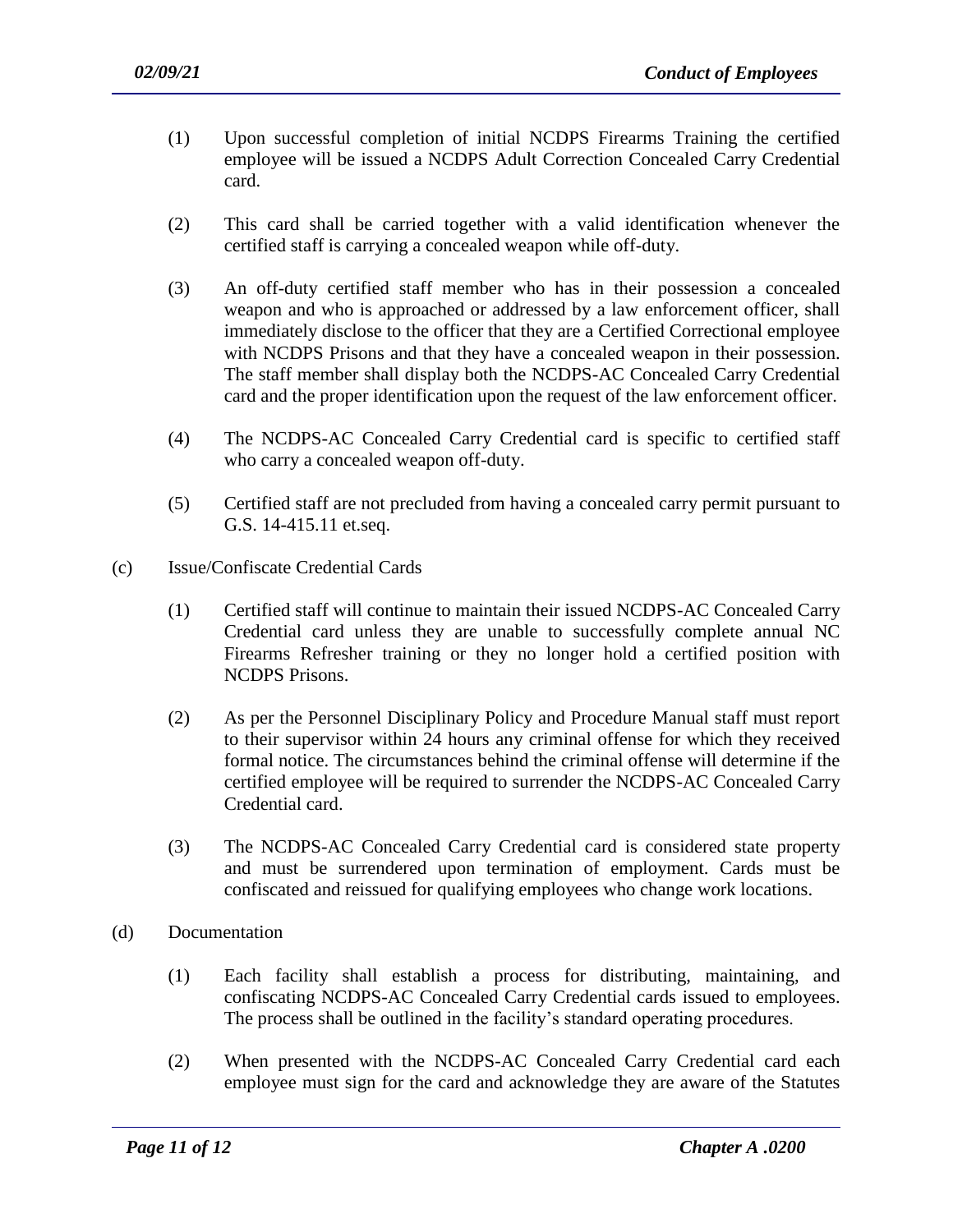and NCDPS Policy and Procedures that govern the NCDPS-AC Concealed Carry Credential card.

- (3) A list of employees with an active NCDPS-AC Concealed Carry Credential card will be placed in the facility armory. The list will be updated weekly to ensure accuracy.
- (e) A NCDPS-AC Concealed Carry Credential card does not authorize a certified staff person to carry a weapon concealed or otherwise in any of the following:
	- (1) In any area prohibited by 18 U.S.C. § 922 or any other federal law.
	- (2) In a correctional facility.
	- (3) In a federal building or office.
- (f) The statutory authority for certified staff members to carry a concealed weapon is limited to the geographical boundaries of the State of North Carolina. North Carolina does not have a reciprocity compact or agreement with other states.
- (g) Questions from law enforcement concerning a NCDPS Prisons employee's concealed carry credentials will be directed to the Warden.
- (h) Employees must still adhere to Prisons Security Manual .0700 Employee Personal Firearm Policy regarding appropriate procedures and notification for maintaining personally owned firearms on Prisons property.

# *.0205 POLITICAL ACTIVITY OF EMPLOYEES (2-CO-1A-29, 5-ACI-1A-24)*

*North Carolina General Statutes 126-13 and 126-14 states Prisons employees have the rights and obligations of citizenship provided in the Constitution and laws of North Carolina and the Constitution and laws of the United States of America in regards to political activity. However,*

- *(a) Prisons employees may not engage in managing a campaign, campaigning for political office, or otherwise engage in any political activity, such as lobbying, while in uniform or on duty, or within any period of time during which they are expected to perform services for which they receive compensation from the State.*
- *(b) Prisons employees may not use authority of their position, or utilize State funds, supplies, or vehicles to secure support for or oppose any candidate, party, or issue in an election involving candidates for office or party nominations, or use these means to affect the results.*